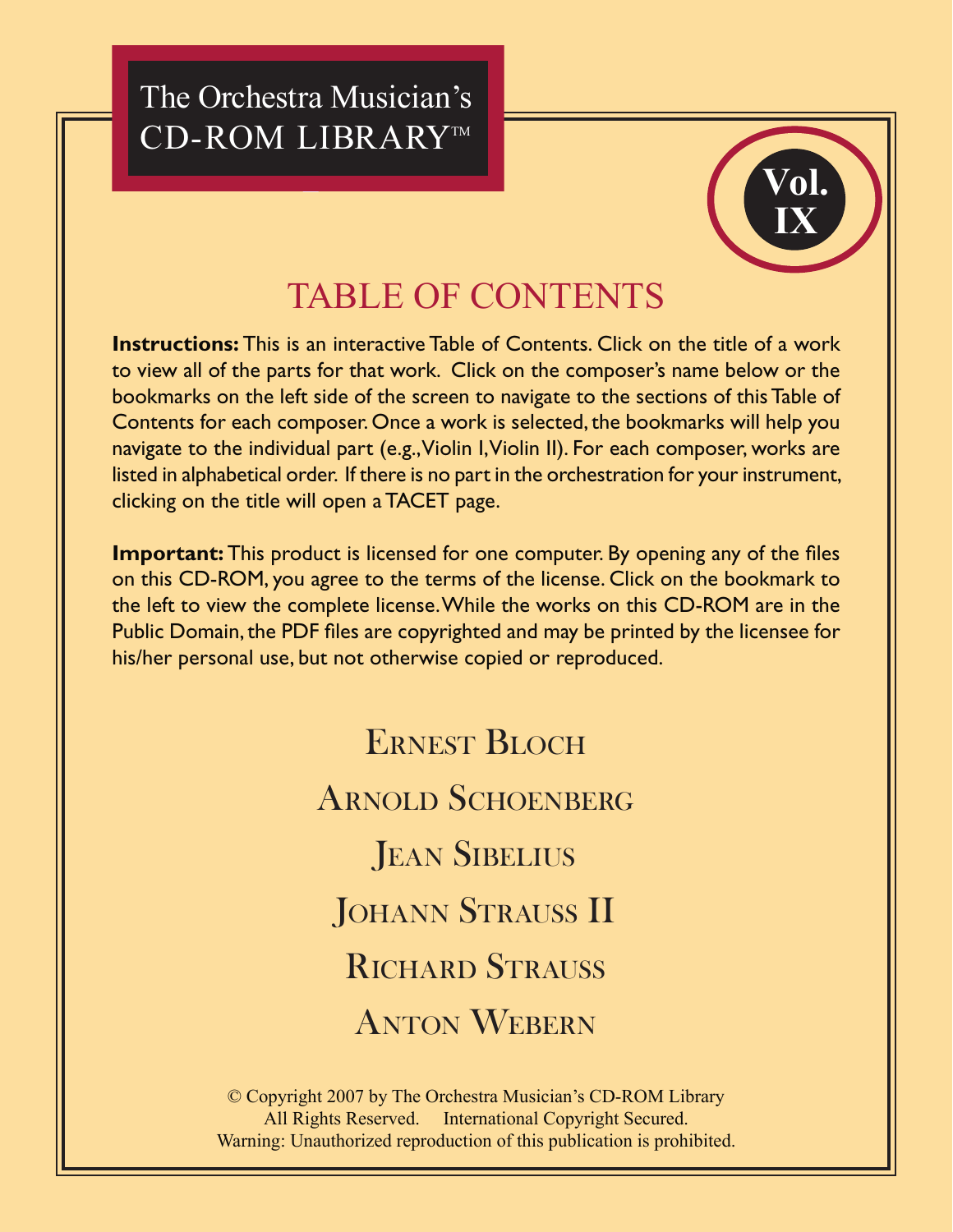Vol

#### <span id="page-1-0"></span>**ERNEST BLOCH** Schelomo

### **ARNOLD SCHOENBERG**

5 Pieces for Orchestra, Op. 16 Chamber Symphony No. 1, Op. 9 Gurrelieder Pelleas and Melisande, Op. 5 Pierrot Lunaire, Op. 21 Verklärte Nacht, Op. 4

# **JEAN SIBELIUS**

Andante festivo, Op. 117a En Saga, Op. 9 Finlandia, Op. 26 Karelia Suite, Op. 11 Lemminkäinen Suite No. 1 (Lemminkäinen and the Maidens of Saari), Op. 22, No. 1 Lemminkäinen Suite No. 2 (Lemminkäinen in Tuonela), Op. 22, No. 2 Lemminkäinen Suite No. 3 (The Swan of Tuonela), Op. 22, No. 3 Lemminkäinen Suite No. 4 (Lemminkäinen's Return), Op. 22, No. 4 Pelleas and Melisande, Op. 46 Pohjola's Daughter, Op. 49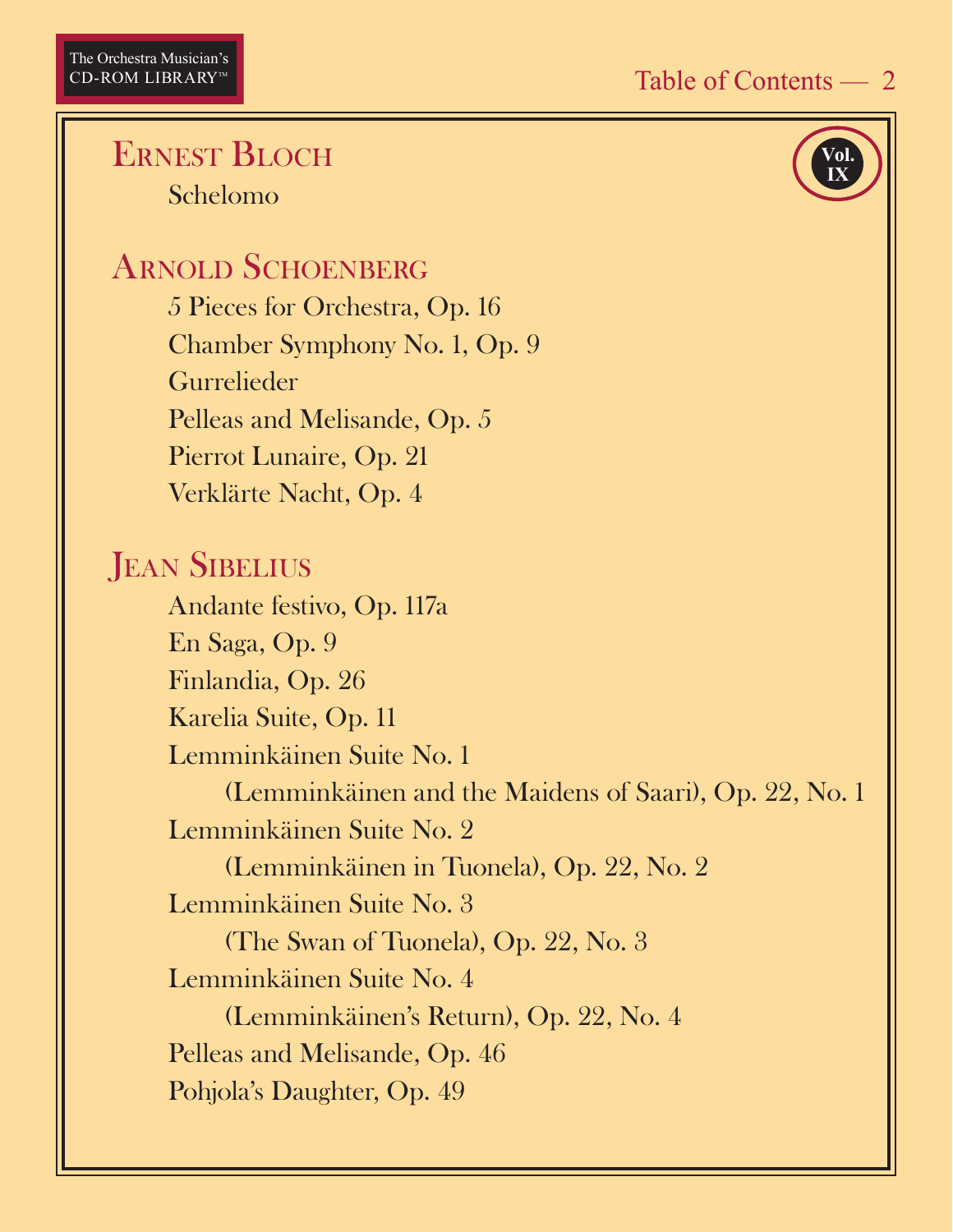# <span id="page-2-0"></span>**JEAN SIBELIUS (CON'T)**

Symphony No. 1 in E Minor, Op. 39 Symphony No. 2 in D Major, Op. 43 Symphony No. 3 in C Major, Op. 52 Symphony No. 4 in A Minor, Op. 63 Symphony No. 5 in  $E^{\flat}$  Major, Op. 82 Valse triste, Op. 44 Violin Concerto in D Minor, Op. 47

# **JOHANN STRAUSS II**

Die Fledermaus Overture Perpetuum Mobile, Op. 257 The Gypsy Baron Overture

# **RICHARD STRAUSS**

Alpine Symphony, Op. 64 Also Sprach Zarathustra, Op. 30 Aus Italien, Op. 16 Burleske in D Minor for Piano and Orchestra Cäcilie, Op. 27, No. 2 Das Rosenband, Op. 36, No. 1 Death and Transfiguration, Op. 24 Der Bürger als Edelmann (Le Bourgeois Gentilhomme), Op. 60 Der Rosenkavalier Waltzes